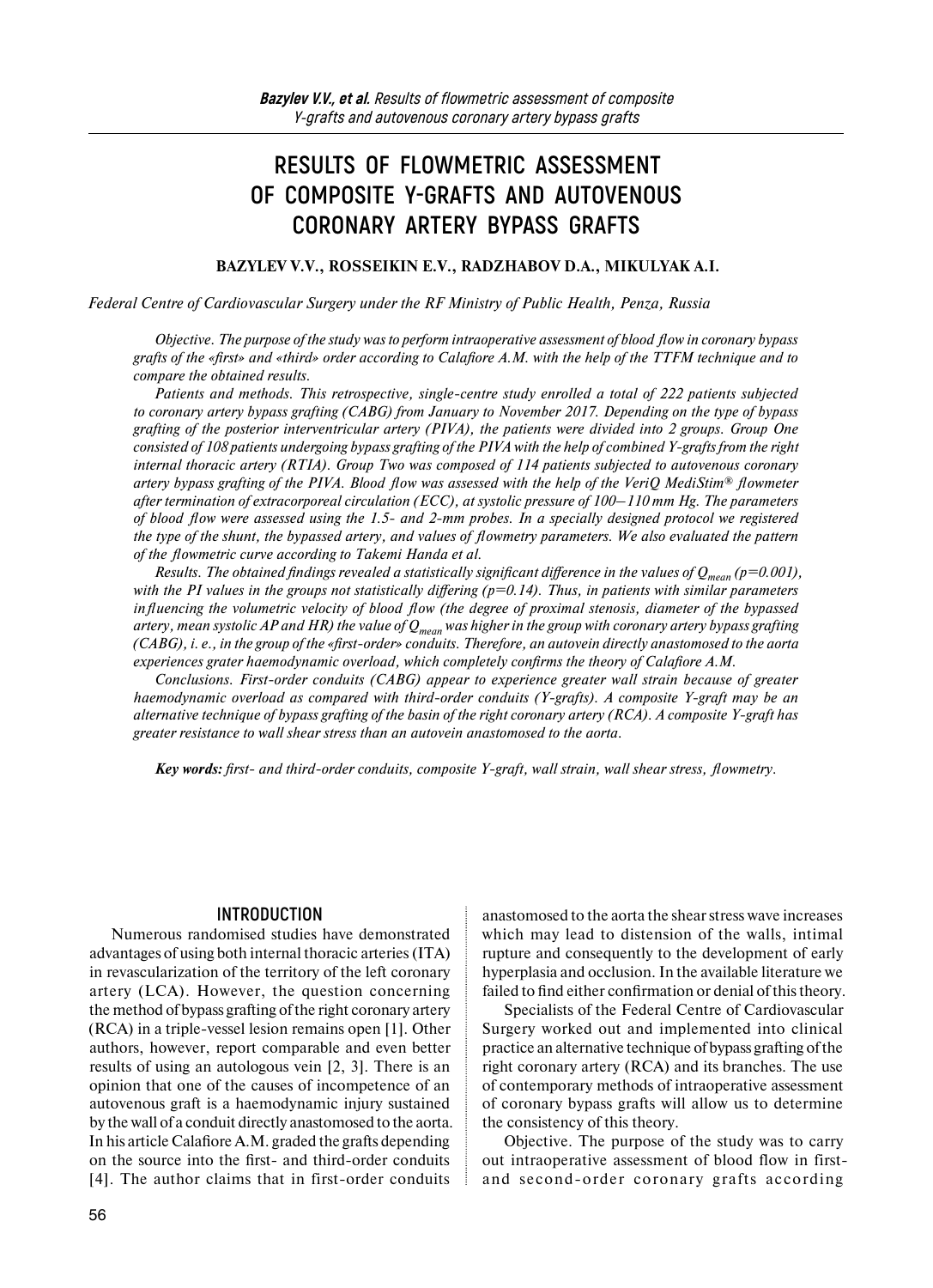| Table 1<br>Clinical and demographic characteristics of patients |                   |                    |                |                   |      |  |  |
|-----------------------------------------------------------------|-------------------|--------------------|----------------|-------------------|------|--|--|
| Parameter                                                       | Y-grafts<br>n=108 | 95% CI             | CABG<br>n=114  | 95% CI            | р    |  |  |
| BMI                                                             | $28.9 + 4.2$      | $28.1 - 29.7$      | $29.6 + 4.7$   | 28.7-30.5         | 0.24 |  |  |
| Age, years                                                      | $614 \pm 84$      | $59.8 - 63$        | $61.1 \pm 8.2$ | $59.6 - 62.6$     | 0.78 |  |  |
| Women, n                                                        | 24                | 22 (15.4 - 30.1)   | 24             | 21 (14.6-29.4)    | 1.0  |  |  |
| CCS II, n                                                       | 39                | 36 [27.7-45.5]     | 48             | 42 (33.4 - 51.2)  | 0.18 |  |  |
| CCS III-IV, n                                                   | 69                | 64 (54.5-72.3)     | 66             | 58 (48.7-66.5)    | 0.63 |  |  |
| NYHA FC II, n                                                   | 45                | 42 [32.8-51.1]     | 51             | 44 (35.9-53.8)    | 0.37 |  |  |
| NYHA FC III, n                                                  | 63                | 55 (48.9-67.2)     | 63             | 55 (46.1-64.1)    | 10   |  |  |
| DM, n                                                           | 27                | $25$ (17.8 – 33.9) | 24             | 21 (14.6-29.4)    | 0.61 |  |  |
| COPD, n                                                         | 12                | $11(6.4 - 18.4)$   | 12             | $10[6.1-17.5]$    | 1.0  |  |  |
| AF, n                                                           | 12                | $11(6.4 - 18.4)$   | 18             | $15[10.2 - 23.6]$ | 0.21 |  |  |
| EF, %                                                           | $48.5 \pm 10.8$   | 464-50.5           | $50.9 + 9.7$   | 49.1-52.7         | 0.82 |  |  |
| Syntax score                                                    | $33.1 \pm 11.9$   | $30.8 - 35.3$      | $30.7 + 9.6$   | 28.9-32.5         | 0.98 |  |  |
| Days in ICU                                                     | $3.2 \pm 1.2$     | $2.9 - 3.4$        | $3.0 \pm 0.8$  | $2.8 - 3.1$       | 0.14 |  |  |

**Abbreviations: BMI – body mass index; CCS – Canadian Cardiovascular Society grading of angina; AMI – acute myocardial infarction; DM – diabetes mellitus; COPD – chronic obstructive pulmonary disease; AF – atrial fibrillation; EF – ejection fraction; ICU – intensive care unit; CI – confidence interval; p – standard deviation.** 

| Table 2<br>Angiographic and intraoperative characteristics of the bypassed arteries                           |           |                   |                 |                |      |  |  |  |  |
|---------------------------------------------------------------------------------------------------------------|-----------|-------------------|-----------------|----------------|------|--|--|--|--|
|                                                                                                               | Y-grafts  | 95% CI            | CABG            | 95% CI         |      |  |  |  |  |
| Diameter, mm                                                                                                  | 1.66±0.26 | $161 - 171$       | $1.71 \pm 0.25$ | 166-176        | 014  |  |  |  |  |
| 80-89% proximal stenosis<br>of the RCA, n                                                                     | 21        | 19 (13.1-27.9)    | -30             | 26 (19.1-35.1) | 013  |  |  |  |  |
| 90-100% proximal<br>stenosis of the RCA, n                                                                    | 87        | $80(72.1 - 86.9)$ | 84              | 74 (64.9-80.9) | 0.53 |  |  |  |  |
| Abbreviations: RCA - right coronary artery; CABG - coronary artery bypass grafting; CI - confidence interval. |           |                   |                 |                |      |  |  |  |  |

to Calafiore A.M. with the help of the TTFM technique and to compare the obtained results.

#### **PATIENTS AND METHODS**

This retrospective, single-centre study enrolled a total of 222 patients subjected to coronary artery bypass grafting (CABG) from January to November 2017. Depending on the type of bypass grafting of the posterior interventricular artery (PIVA), the patients were divided into 2 groups. Group One consisted of 108 patients undergoing bypass grafting of the PIVA with the help of combined Y-grafts from the right internal thoracic artery (RTIA). Group Two was composed of 114 patients subjected to autovenous coronary artery bypass grafting ofthe PIVA. The clinical and demographic characteristics of the patients of both groups are shown in Table 1.

In all patients the surgical approach was performed through the median sternotomy. The operations were carried out in conditions of extracorporeal circulation (ECC). Custadiol® was used as a cardioplegic solution. The veins were harvested by means of the

no-touch technique, which avoids spasms and the need for distension of the conduit and preserves the vein's cushion of perivascular fat [5]. The PIVA was bypassed in all patients. Bypass grafting of the arteries of the LCA territory of the LCA was carried out in accordance with the lesion of its bed. The formation of composite Y-grafts was performed using polypropylene thread 8/0 between the proximal third of the right internal thoracic artery (RITA) and an autologous vein in an end-to-end manner. The formation of the anastomosis was followed by creating a window with a T-shaped incision in the pericardium 2–3 cm above the diaphragmal nerve. In this way the composite Y-graft was directed linearly to the posterior wall of the heart, repeating the course of the posterior interventricular artery (PIVA) in the distal segment. The formation of distal anastomoses was performed using monofilament polypropylene thread 8/0, that of proximal ones using thread 6/0 in conditions of parallel ECC.

The blood flow was evaluated with the help of the VeriQ MediStim® flowmeter after termination of extracorporeal circulation (ECC), at systolic pressure of 100–110 mm Hg. The following parameters of the blood flow were assessed:

1. Average volumetric blood flow velocity  $(Q_{mean});$ <br>2. Pulsatility index (PI);

Pulsatility index (PI);

3. Diastolic volumetric blood flow fraction (DF).

The parameters of blood flow were assessed using the 1.5- and 2-mm probes. In a specially designed protocol we registered the type of a bypass graft, the artery bypassed, and the values of flowmetry parameters. We also evaluated the pattern of the flowmetric curve according to Takemi Handa, et al. [6].

#### **RESULTS**

According to the findings of coronary angiography (CAG), the patients of both groups were found to have the right type of blood supply. The degree of proximal stenosis varied from 80 to 100%. The angiographic and intraoperative characteristics of the patients are presented in Table 2.

No statistically significant differences in either the diameter of the bypassed artery or the degree of the proximal stenosis in the examined groups were revealed.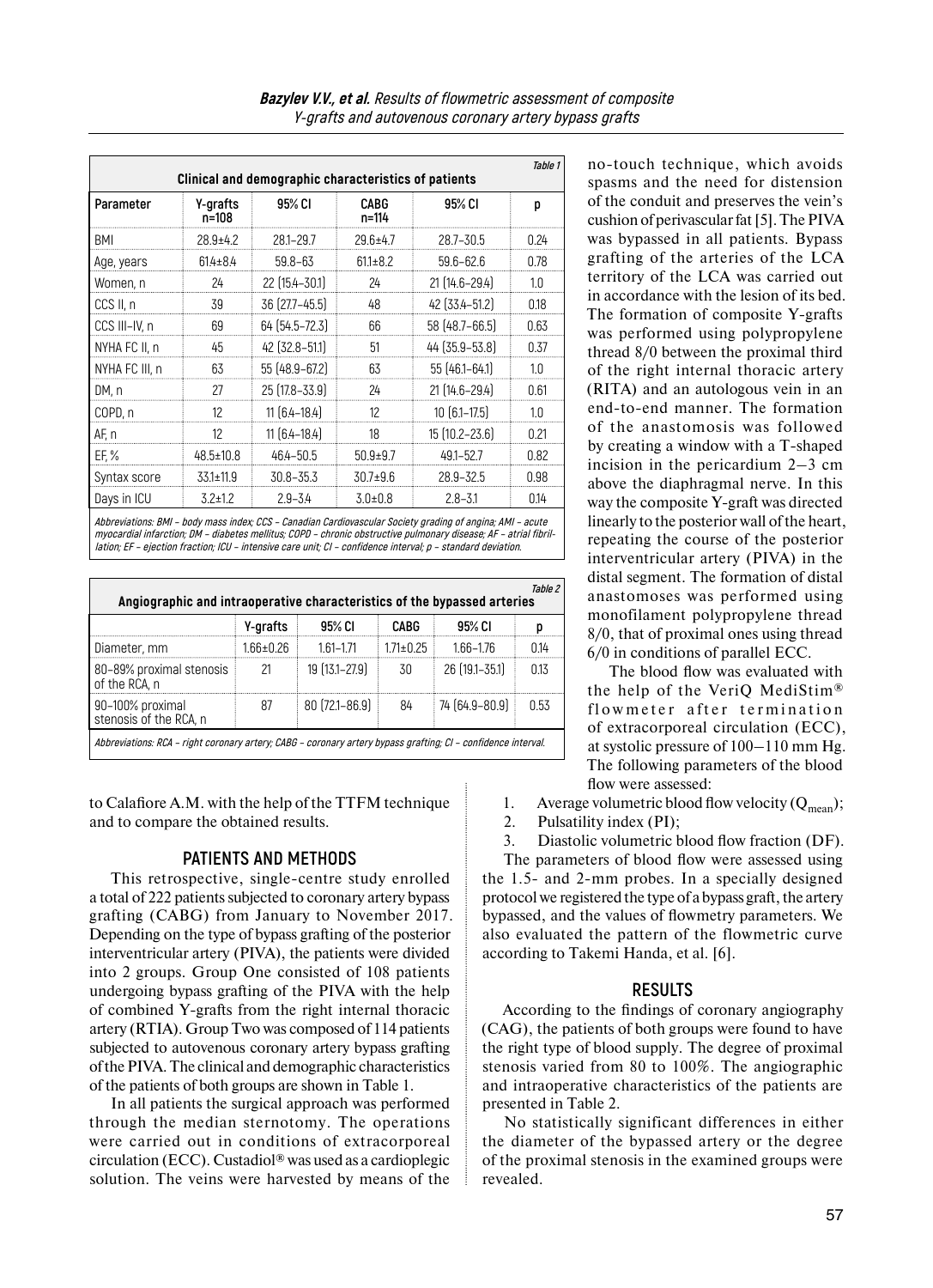

Fig. Patterns of flowmetric curves according to Takemi Handa, et al. [6]

| Table 3<br><b>Results of flowmetric assessment of CABG</b>                                                                                     |                       |                |                   |                |       |  |  |
|------------------------------------------------------------------------------------------------------------------------------------------------|-----------------------|----------------|-------------------|----------------|-------|--|--|
| <b>Parameters</b>                                                                                                                              | Y-grafts<br>$n = 108$ | 95% CI         | CABG<br>$n = 114$ | 95% CI         |       |  |  |
| ΡI                                                                                                                                             | 1 ዓ+በ 5               | 18–19          | $18 + 05$         | $17 - 18$      | በ14   |  |  |
| mear                                                                                                                                           | $40.1 \pm 15.8$       | 371-431        | $55.1 \pm 18.6$   | $51.6 - 58.5$  | N 001 |  |  |
| ΠF                                                                                                                                             | 695                   | 64 (54.9-72.7) | 74                | 65 (55.8–73.1) | O 41  |  |  |
| Abbreviations: PI - pulsatility index; $Q_{mean}$ - average volumetric velocity of blood flow; DF - con-<br>duit's diastolic filling fraction. |                       |                |                   |                |       |  |  |

Analysing the flowmetry curve patterns demonstrated that the flow curves in the examined groups predominantly belonged to type A and B according to the classification of Takemi Handa, et al. [6] (Fig.). No changed patterns of flowmetric curves (type C and D) were revealed.

The severity of proximal stenosis, as well as the degree of manifestation of the distal bed appear to have a direct effect on volumetric velocity of blood flow. The absence of statistically significant differences in the groups strongly suggested equal conditions of functioning of the coronary grafts. We carried out flowmetric assessment of blood flow in the CABG. The results are shown in Table 3.

The obtained findings demonstrated statistically significant difference in the values of  $Q_{mean}$  (p=0.001), with the PI values in the groups statistically not differing  $(p=0.014)$ . Thus, in patients with similar parameters influencing the volumetric velocity of blood flow (degree of proximal stenosis, diameter of the shunted artery, average systolic blood pressure and heart rate) the value of the  $Q_{mean}$  was higher in the group with  $CABG - in$  the group of the "first order" conduits. Consequently, an autologous vein directly anastomosed to the aorta issubject to greater haemodynamic overload, which fully confirms the theory of Calafiore A.M.

#### **DISCUSSION**

Long-term results of CABG significantly improved with the use of two internal ITAs, which resulted in superiority of multiarterial bypass grafting. However, in case of a triple-vessel lesion important remains the search for an optimal conduit for the RCA's basin.

The use of an autologous vein is very common. It is known that in early terms of follow up the competence of autovenous and autoarterial conduits does not differ. However, with time arterial conduits demonstrate their superiority over venous bypass grafts [7], and this fact has some explanations. One of them is discrepancy of the width of the wall of an autologous vein and the grafted coronary artery. A second and the main cause consists in that a conduit anastomosed to the aorta is a "first-order"

conduit according to Calafiore A.M. and experiences permanent haemodynamic overload. Whereas the ITA is a third-order branch and is in physiological conditions. Thewall of aconduit anastomosed tothe aorta experiences tension described in the literature as wall strain, or wall shear stress [8]. In them, the wave of pressure increases, which may lead to dilatation ofwalls with intimal rupture followed by the development of early intimal hyperplasia. In their theory, Ivanova O.V. et al. determine the value of the wall shear stress (WS), using a modified formula of V.M. Khayutin, which is as follows:

#### **НС=4 ВК х Qmax/D,**

where BV stands for blood viscosity,  $Q_{max}$  is the peak systolic velocity, and D is the conduit's diameter.

As can be seen from this equation, the value of SW depends on the volumetric velocity of blood flow, blood viscosity, and the diameter of the grafted artery. This theory confirms our results, where except for the  $Q_{\text{max}}$ value all the remaining components of the formula have similar values [9]. Proceeding from this, it is appropriate to use a scheme of bypass grafting, where conduits are less exposed to wall shear stress, which may have place in a composite graft from the RITA.

Apart from resistance to the wall shear stress, the presence of the valvular apparatus in an autologous vein makes it possible to compensate the retrograde flow. Hence, the blood flow in a coronary artery has a unidirectional pattern. This is evidenced by satisfactory parameters of flowmetry ( $Q_{mean}$ =40.1±15.8 and PI=1 .9 $\pm$ 0.5) obtained in assessment of composite Y-grafts [10, 11].